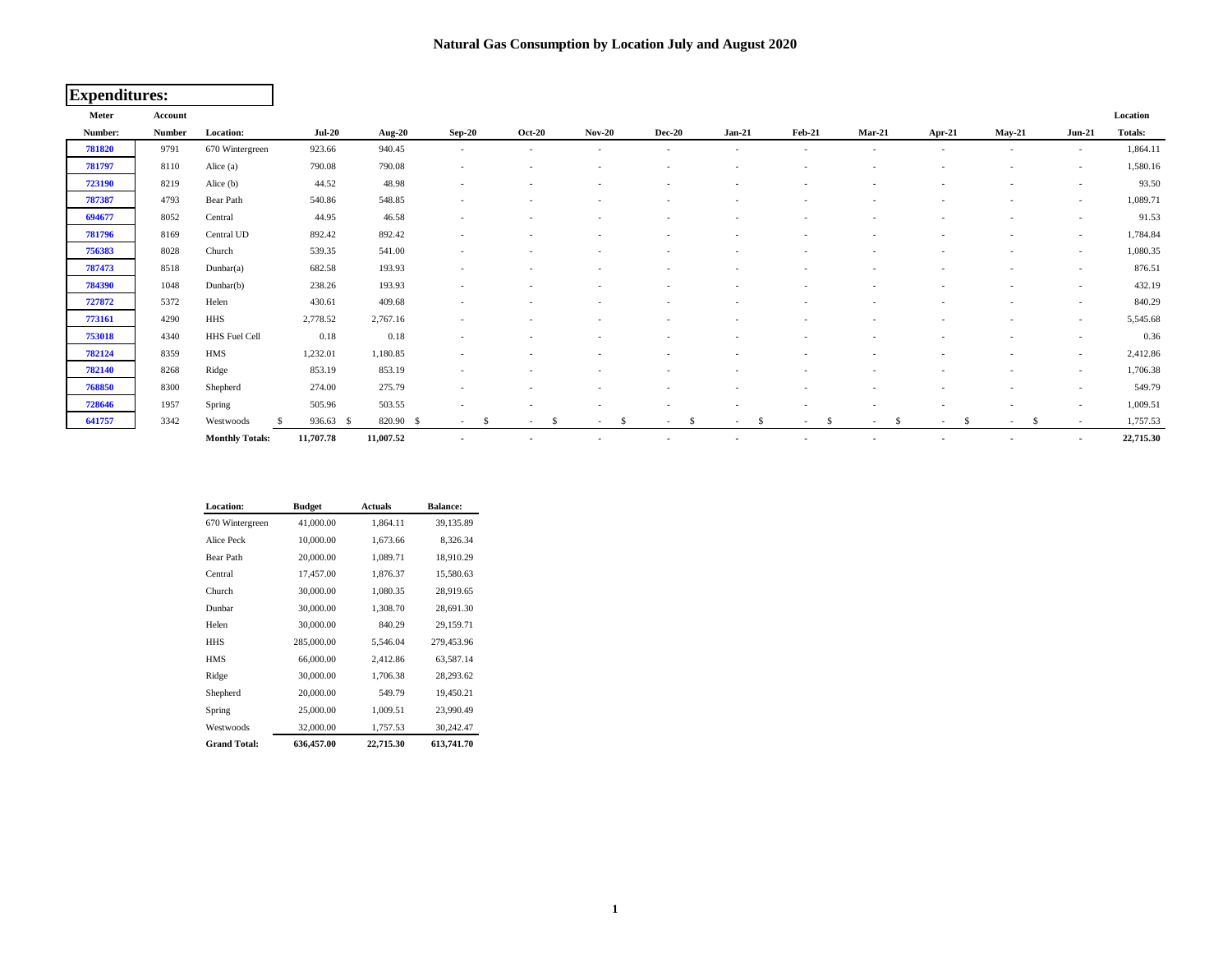| <b>Usage CCF:</b> |               |                        |                 |               |                          |                          |                          |                          |                          |                          |                          |                          |                          |                          |                |
|-------------------|---------------|------------------------|-----------------|---------------|--------------------------|--------------------------|--------------------------|--------------------------|--------------------------|--------------------------|--------------------------|--------------------------|--------------------------|--------------------------|----------------|
| Meter             | Account       |                        |                 |               |                          |                          |                          |                          |                          |                          |                          |                          |                          |                          | Location       |
| Number:           | <b>Number</b> | <b>Location:</b>       | <b>Jul-20</b>   | <b>Aug-20</b> | <b>Sep-20</b>            | <b>Oct-20</b>            | <b>Nov-20</b>            | <b>Dec-20</b>            | $Jan-21$                 | <b>Feb-21</b>            | $Mar-21$                 | Apr-21                   | <b>May-21</b>            | $Jun-21$                 | <b>Totals:</b> |
| 781820            | 9791          | 670 Wintergreen        | 180.00          | 180.00        | $\sim$                   | $\sim$                   | $\overline{\phantom{a}}$ | $\overline{a}$           | $\sim$                   | $\overline{\phantom{a}}$ | $\sim$                   | $\overline{\phantom{a}}$ | $\sim$                   | $\sim$                   | 360.00         |
| 781797            | 8110          | Alice (a)              | $\sim$          | $\sim$        |                          |                          |                          |                          |                          |                          |                          |                          |                          |                          | $\sim$         |
| 723190            | 8219          | Alice (b)              | $\sim$          | 4.00          | $\overline{\phantom{a}}$ |                          |                          |                          |                          |                          |                          |                          |                          |                          | 4.00           |
| 787387            | 4793          | Bear Path              | 540.86          | 140.64        | $\sim$                   |                          |                          |                          |                          |                          |                          |                          | $\overline{\phantom{a}}$ | $\overline{\phantom{a}}$ | 681.50         |
| 694677            | 8052          | Central                | 5.00            | 6.00          | $\overline{\phantom{a}}$ |                          |                          |                          |                          |                          |                          |                          |                          | $\sim$                   | 11.00          |
| 781796            | 8169          | Central UD             | $\sim$ 10 $\pm$ | $\sim$        | $\overline{\phantom{a}}$ |                          |                          |                          |                          |                          |                          | $\overline{\phantom{a}}$ | $\overline{\phantom{0}}$ | $\overline{\phantom{a}}$ | $\sim$         |
| 756383            | 8028          | Church                 | 16.00           | 16.00         | $\sim$                   | $\overline{\phantom{a}}$ | $\overline{\phantom{a}}$ | $\overline{\phantom{a}}$ | $\overline{\phantom{a}}$ | $\overline{\phantom{a}}$ |                          | $\overline{\phantom{a}}$ | $\overline{\phantom{a}}$ | $\sim$                   | 32.00          |
| 787473            | 8518          | Dunbar(a)              | $\sim$          | $\sim$        |                          |                          |                          |                          |                          |                          |                          | $\overline{\phantom{a}}$ |                          | $\overline{\phantom{a}}$ | $\sim$         |
| 784390            | 1048          | Dunbar(b)              | 225.00          | 126.00        | $\sim$                   |                          |                          |                          |                          |                          |                          |                          |                          | $\overline{\phantom{a}}$ | 351.00         |
| 727872            | 5372          | Helen                  | 45.54           | 5.36          | $\sim$                   | $\overline{\phantom{a}}$ | $\overline{\phantom{a}}$ |                          | $\overline{\phantom{a}}$ | $\overline{\phantom{a}}$ |                          | $\overline{\phantom{a}}$ | $\overline{\phantom{a}}$ | $\overline{\phantom{a}}$ | 50.90          |
| 773161            | 4290          | HHS                    | 350.00          | 240.00        |                          |                          |                          |                          |                          |                          |                          |                          |                          | $\overline{\phantom{a}}$ | 590.00         |
| 753018            | 4340          | HHS Fuel Cell          | $\sim$          | $\sim$        |                          | $\overline{\phantom{a}}$ | $\overline{\phantom{a}}$ |                          |                          | $\overline{\phantom{a}}$ |                          | $\overline{\phantom{a}}$ | $\overline{\phantom{a}}$ | $\sim$                   | $\sim$         |
| 782124            | 8359          | HMS                    | 550.00          | 160.00        | $\overline{\phantom{a}}$ |                          |                          |                          |                          |                          |                          |                          |                          | $\sim$                   | 710.00         |
| 782140            | 8268          | Ridge                  | $\sim$          | $\sim$        | $\overline{\phantom{a}}$ |                          |                          |                          | $\overline{\phantom{a}}$ |                          |                          | $\overline{\phantom{a}}$ |                          | $\overline{\phantom{a}}$ | $\sim$         |
| 768850            | 8300          | Shepherd               | 17.41           | 17.41         |                          |                          |                          |                          |                          |                          |                          |                          |                          | $\overline{\phantom{a}}$ | 34.82          |
| 728646            | 1957          | Spring                 | 113.00          | 91.00         |                          |                          | $\overline{\phantom{a}}$ |                          | $\overline{\phantom{a}}$ | $\overline{\phantom{a}}$ |                          | $\overline{\phantom{a}}$ | $\overline{\phantom{a}}$ | $\overline{\phantom{a}}$ | 204.00         |
| 641757            | 3342          | Westwoods              | 77.69           | 22.77         | $\sim$                   | $\sim$                   | $\overline{\phantom{a}}$ | $\sim$                   | $\sim$                   | $\sim$                   | $\sim$                   | $\sim$                   | $\overline{\phantom{a}}$ | $\sim$                   | 100.46         |
|                   |               | <b>Monthly Totals:</b> | 2,120.50        | 1,009.18      | $\overline{\phantom{a}}$ | $\sim$                   | $\blacksquare$           | $\blacksquare$           | $\overline{\phantom{a}}$ | $\overline{\phantom{a}}$ | $\overline{\phantom{a}}$ | $\blacksquare$           | $\overline{\phantom{a}}$ | $\sim$                   | 3,129.67       |

| <b>Consumption by Location:</b> |        |       |
|---------------------------------|--------|-------|
| <b>Location:</b>                | 2019   | 2020  |
| 670 Wintergreen                 | 360    | 360   |
| <b>Alice Peck</b>               | 124    | 4     |
| <b>Bear Path</b>                | 293    | 293   |
| Central                         | 20     | 11    |
| Church                          | 26     | 32    |
| <b>Dunbar</b>                   | 255    | 351   |
| Helen                           | 110    | 51    |
| HHS                             | 8,460  | 590   |
| <b>HMS</b>                      | 390    | 710   |
| Ridge                           |        | ٠     |
| Shepherd                        | 40     | 35    |
| Spring                          | 545    | 204   |
| Westwoods                       | 118    | 100   |
| <b>Grand Total:</b>             | 10,741 | 2,742 |

Note: Natural Gas consumption was down 75% for July and August 2020 in comparison to July and August 2019